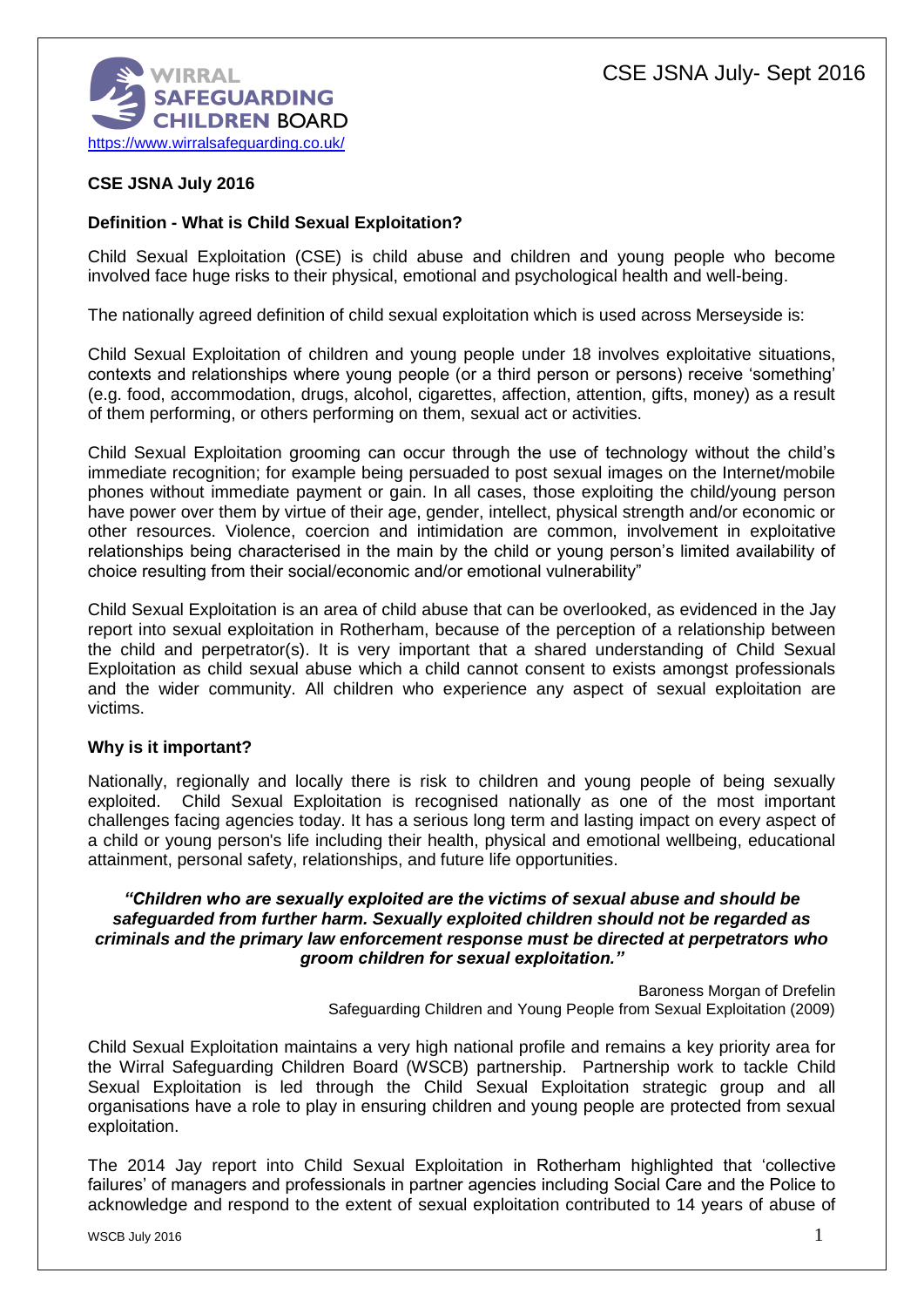

children and young people. The report reminds us that we must not be complacent for one minute and we should use the report's recommendations to test our own responses to vulnerable children, young people and their families, and the effectiveness of our multiagency systems to detect and respond quickly to each and every instance of Child Sexual Exploitation.

The WSCB is very clear that Child Sexual Exploitation is child abuse, and all children and young people who are subject to sexual exploitation are victims, regardless of whether they feel they have been abused or not.

# **Risk factors associated with child sexual exploitation**

Any child or young person may be at risk of sexual exploitation, regardless of their family background or other circumstances. This includes boys and young men as well as girls and young women. However, some groups are particularly vulnerable. These include;

- Children and young people who have a history of running away or of going missing from home
- Those in and leaving residential and foster care
- Those with special needs and learning disabilities
- Migrant children and young people
- Unaccompanied asylum seeking children and young people
- Children and young people who have disengaged from education
- Children and young people who are abusing drugs and alcohol
- Those involved in gangs

## **What are the signs and symptoms of child sexual exploitation?**

Grooming and sexual exploitation can be very difficult to identify. Warning signs can easily be mistaken for 'normal' teenage behaviour and/or development. However, parents, carers, school teachers and practitioners are advised to be alert to the following signs and symptoms:

- inappropriate sexual or sexualised behaviour
- repeat sexually transmitted infections; in girls repeat pregnancy, abortions, miscarriage
- having unaffordable new things (clothes, mobile) or expensive habits (alcohol, drugs)
- going to hotels or other unusual locations to meet friends
- getting in/out of different cars driven by unknown adults
- going missing from home or care
- having older boyfriends or girlfriends
- associating with other young people involved in sexual exploitation
- truancy, exclusion, disengagement with school, opting out of education altogether
- unexplained changes in behaviour or personality (chaotic, aggressive, sexual)
- drug or alcohol misuse
- getting involved in crime
- injuries from physical assault, physical restraint, sexual assault

## **Wirral's local CSE profile**

Wirral is home to approximately 70,500 children and young people (0-18). The child population of Wirral is predominantly white British (93%) but significant ethnic minority groups exists, particularly Irish, Chinese and Polish. It is a key challenge for all agencies working in Wirral to eliminate the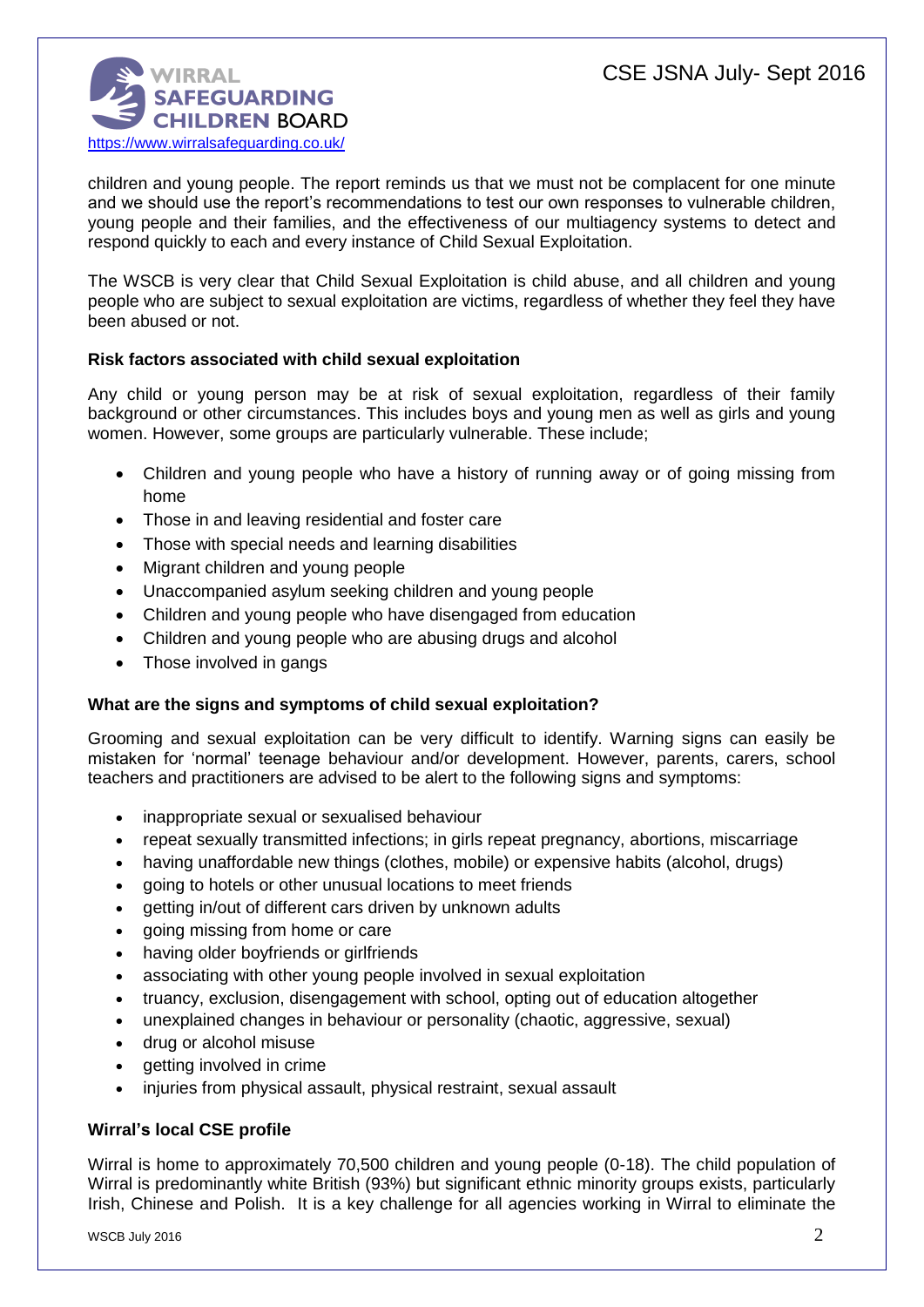

differences in outcomes for children and young people and to ensure our most vulnerable children receive help at the earliest opportunity.

Wirral's findings include: The young person is likely to be 15-16 years old and female. They may be going missing and potentially associating with older boys/men often meeting these men via social media. They may have low school attendance and be using alcohol and substances. They may have a learning/behaviour difficulty such as ADHD. They may be secretive around the internet/use of phone. They may have a mental health difficulty which could manifest itself in selfharming. They may have a social worker and/or be looked after by the local authority.

Keeping children and young people safe and protected from Child Sexual Exploitation is one of the key priorities of the Wirral Safeguarding Children Board (WSCB), the Local Authority, the Police and partners. Working together in partnership with the wider local community is key if we are going to recognise and effectively deal with CSE in Wirral.

All of the WSCB's safeguarding activity, including the response to CSE across the partnership contributes to ensuring that:

## **"Children and young people in Wirral feel safe and are safe"**

The WSCB through its strategic group developed a performance information dataset for Child Sexual Exploitation. The main source of data is held by the Multi-Agency Child Sexual Exploitation (MACSE) meetings which are held each month. All cases where professionals suspect or know that a child is a victim of or at risk of sexual exploitation are referred into the MACSE meetings through the MASH where they are risk assessed and a plan is developed to protect the child and reduce the risk. Cases stay at MACSE until there is no further risk of sexual exploitation. The meetings are jointly chaired by the police and are attended by professionals from key agencies including children's social care, youth services, children's safeguarding, education, health, Catch-22 and preventative services. Through the pan Mersey 'Gold Group' for CSE a Merseyside dataset has been developed.

There is currently no national dataset for Child Sexual Exploitation so at present we are unable to compare Wirral's performance against other areas. Data currently available from the MACSE meetings is presented to the WSCB on a quarterly basis and informs the multi-agency action plan for combatting sexual exploitation. A common dataset has been agreed between the safeguarding board's in Merseyside and the new comprehensive dataset is published each quarter.

Presented below is a summary of findings for quarter 2 (1st July to 30th September 2016)

- From 1st July to 30th September 2016 a total of 22 new cases were referred into the Wirral monthly MACSE meetings. This brings the total number of new cases from August 2014 to March 2016 to 268.
- Within this quarter there were **4** cases that had previously been open to MACSE and were re referrals.
- 76% of the cases discussed in the MACSE have been about girls and 24% for boys
- For this quarter young people between the ages of 14 and 16 years account for the majority (63%) discussed at MACSE. None were aged 15 years.
- The majority of young people discussed at the MACSE live in the district of Birkenhead (43%) and Wallasey (46%).
- 51% of the young people have low school attendance. However, the remaining 49% also include unknown, NA and NEET children.
- The biggest concern highlighted within the previous quarter appeared to be sexual exploitation with older men. This theme continues within this quarter (42%)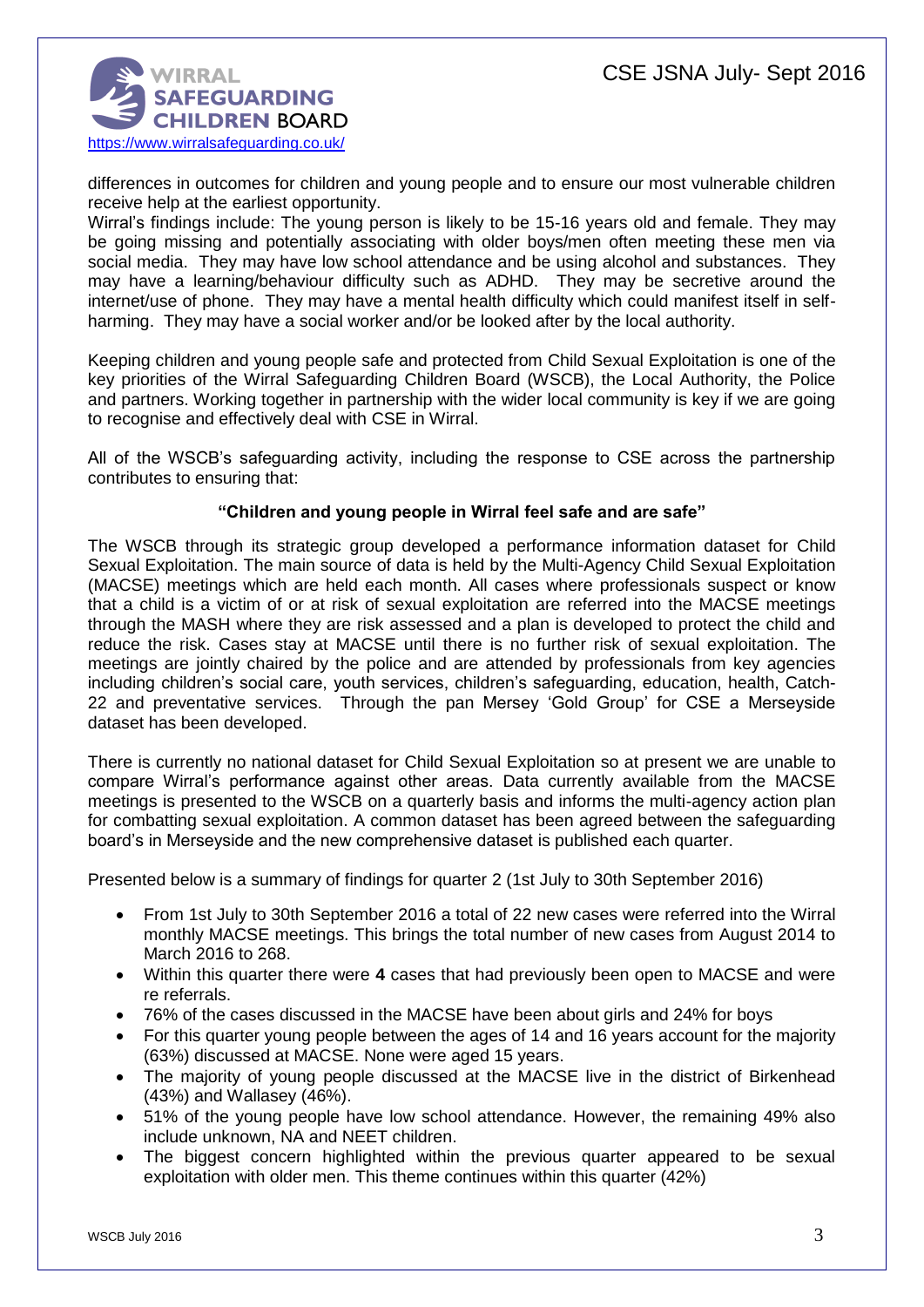

- Over half (75%) of the children and young people referred into MACSE had missing episodes. This is an increase of 6% from the previous quarter.
- 67% of the children and young people referred into MACSE were children that were open to specialist services (Children's Social Care). Out of the 67% a percentage of those children are looked after by the local authority (42%)
- 35% of these children open to Social Care are on Child Protection Plans
- 36% of the children subject to MACSE during quarter 2 have a disability. This is a small decrease of 1% from the previous quarter. Of the children who have got a disability 55% of those young people have ADHD
- 43% of young people discussed at the MACSE have disclosed that they have mental ill health
- 64% of children and young people stating that they are consuming alcohol and/or substances
- During 1st July to 30th September 2016 34% of cases that were open to MACSE closed

## **Gaps in intelligence**

With little national data it is difficult at present to identify gaps in intelligence, although this should become clearer as the data picture builds.

Equally it is difficult at present for the WSCB to give trend information or accurately predict what will happen in the future. It is expected however that the number of Child Sexual Exploitation cases will grow substantially over the next year as both local awareness and confidence in the support from local services increases. Barnardo's have highlighted one case where *"as a result of services being improved because of training, there was a five-fold increase in a period of three months of children and young people being identified as at risk.*

## **What Are We Doing and why?**

The Child Sexual Exploitation action plan is aligned to the Pan Merseyside CSE strategy for 2014- 2017. The purpose of the strategy is:

• To focus and co-ordinate multi agency resources in tackling child sexual exploitation available on the WSCB website

• To ensure that children and young people and the wider community across Cheshire and Merseyside, in particular with parents and carers, are aware of child sexual exploitation and its effects

• To enhance training for professionals

• To ensure that young people and the community are made aware of the issues around exploitation

• To bring to justice the perpetrators of child sexual exploitation and to ensure that young people are properly safeguarded in the course of any criminal proceedings

To achieve this, the partnership has set five key strategic priorities:

• **Self-Assessment** – Each area maps service provision for children and young people who are victims of or at risk of sexual exploitation, and profiles sexual exploitation in their area

**• Prevention** – There are three aspects to this priority; awareness raising and community engagement; training for professionals and disruption of perpetrator activity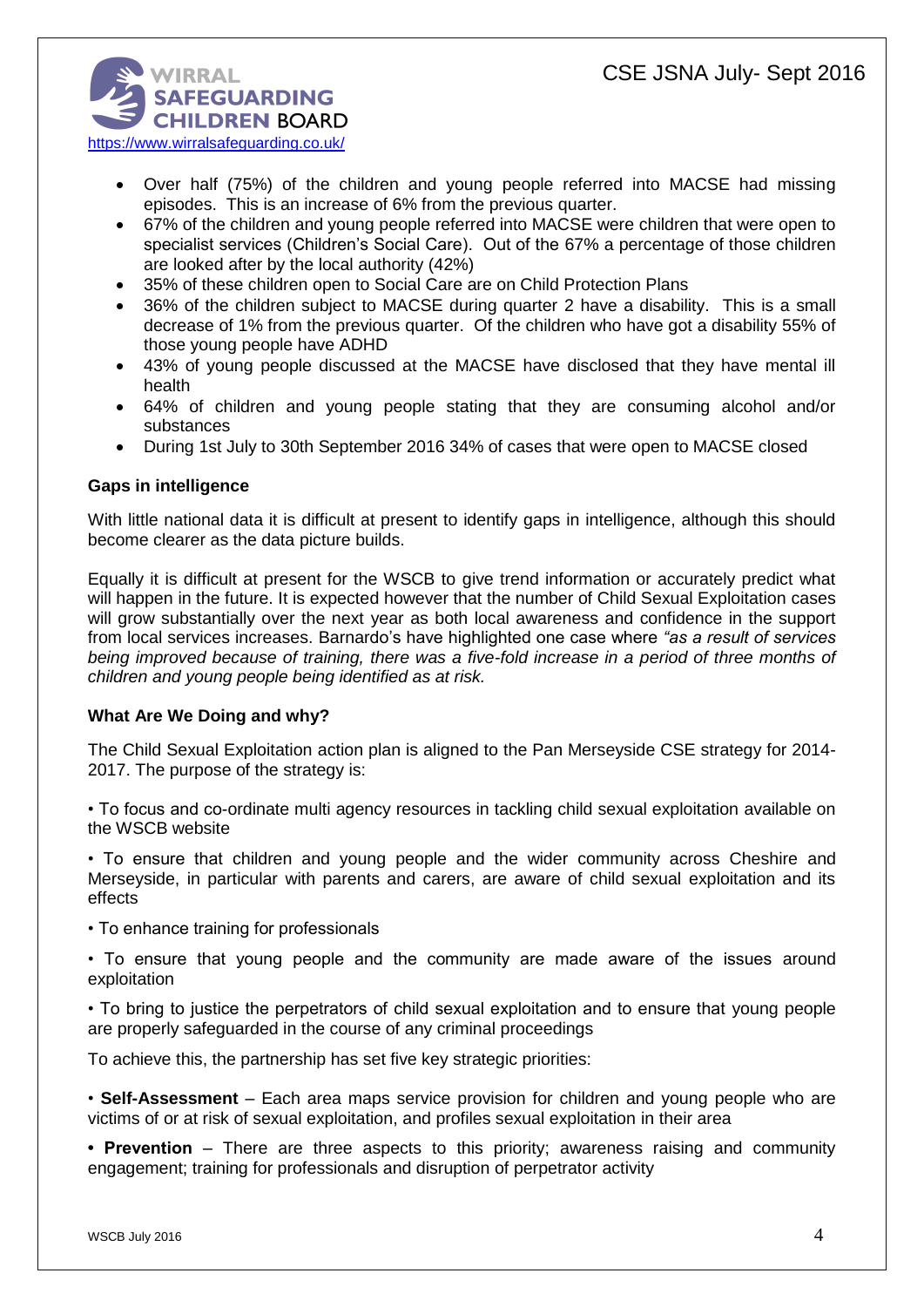

**• Safeguarding** – This priority focuses on developing a coordinated response to Child Sexual Exploitation which ensures victims are identified and responded to at the earliest opportunity

• **Bringing Offenders to Justice** – Each area will work closely with the police and the Crown Prosecution Service to ensure abusers are swiftly brought to justice and held to account

**• Governance** – Good governance ensures that Local Safeguarding Children Boards can develop the policies, procedures and practice to ensure an effective multi-agency response to Child Sexual Exploitation.

## **Key recent activity by the WSCB partnership to combat Child Sexual Exploitation includes:**

- The Merseyside safeguarding children boards in partnership with Merseyside Police have developed a website dedicated to raising awareness of child sexual exploitation. The [www.listentomystory.co.uk](http://www.listentomystory.co.uk/) website is a 'one stop shop' for information and advice about Child Sexual Exploitation whether you are a professional, child or young person, parent or carer, or a member of the public.
- WSCB have produced a poster designed by a young person who had experienced CSE
- There is now a care home governance group that is a sub group of the WSCB with CSE as a standing agenda item
- The BLAST project is available on the WSCB website.
- Seen and Heard Campaign-In July 2016 the Department for Health and the Children's Society launched the Seen and Heard campaign to raise awareness of the signs of sexual abuse and exploitation.
- Catch22 are commissioned by the Wirral Safeguarding Children Board to deliver ten multiagency CSE training sessions. Sessions are also being delivered by PACE and Brook
- Preventative interventions in Targeted Services include group activities (G.I.R.L.S Project and L.A.D.S Project) to reduce risk taking behaviour and 1:1 support packages.
- If You Loved Me peer education performance, addressing abusive teenage relationships, delivered to secondary schools by Creative Youth Development.
- Targeted Youth Support service have also performed 'On One Condition', a play exploring the exploitation of children and young people across Wirral's workforce offering several performances
- An audit of CSE training for Targeted Services staff has been undertaken to ensure staff are trained at the appropriate level- Findings:
- $\circ$  A practitioner questionnaire was completed to measure the effectiveness of the CSE training facilitated by Catch 22 and the key findings were:
- $\circ$  All (100%) participants said that they found the training helpful.
- $\circ$  'I found the course very useful and relevant to my job role to help look for the signs of CSE'
- $\circ$  'I found the training very informative and well delivered'
- o All (100%) participants said that they shared their knowledge from the training with their colleagues.
- $\circ$  'There were a lot of discussions and feedback were shared with colleagues'
- $\circ$  All (100%) participants said that they have applied their learning from the training to their everyday practice.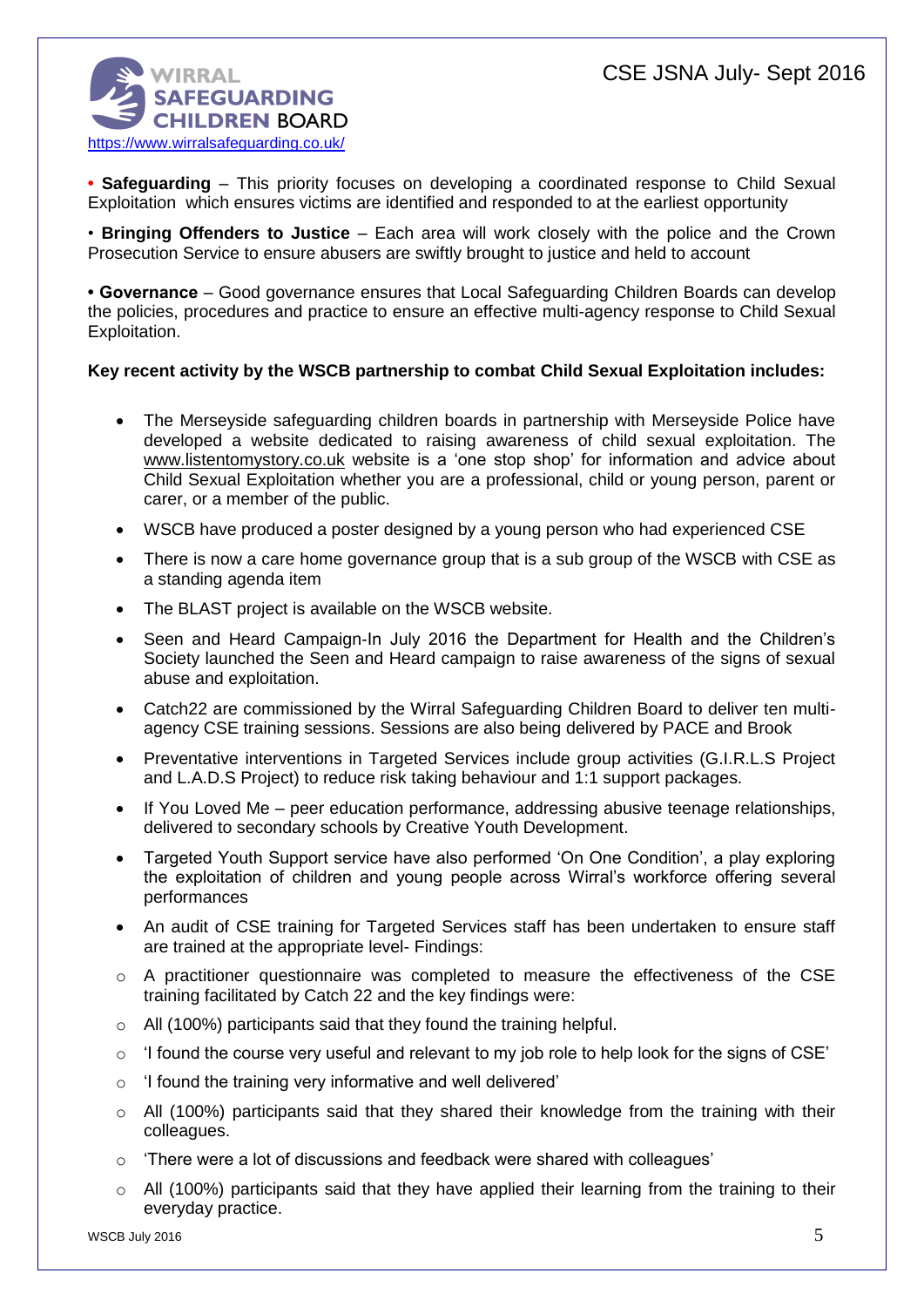

- o 'I speak to young people and their parents about being safe on line'
- $\circ$  'I am more aware of the signs of CSE particularly when working with families with older children'
- $\circ$  All (100%) participants said that they feel more confident in managing cases with CSE following the training.
- $\circ$  'I feel more confident in identifying and managing cases with CSE following my training'.
- $\circ$  None of the participants felt that there were aspects of CSE that were not covered at the training.
- Intelligence from MACSE meetings used to identify 'hot spot' areas for CSE which are then targeted by Youth Outreach Teams. Operation Stay Safe is a joint piece of work with Targeted Services, police and Catch-22. Local areas identified are targeted and services work together to offer support, advice and guidance to the young people in these locations
- The WSCB offers a full day multi-agency training session about Child Sexual Exploitation. This course is available free of charge to all children's services professionals.
- The Alright Charlie learning resource is designed for use with children aged 9-11 in primary schools and aims to highlight the warning signs of grooming in an age appropriate way. The film is seen through the eyes of Charlie who is groomed by Danny. The resource was designed in consultation with CSE professionals, primary schools teachers and children in years 5 and 6 in primary schools. The resource is accessible to girls AND boys with the viewer never discovering Charlie's gender. This resource is available on the WSCB website [guidance book for professionals](http://www.wirralsafeguarding.co.uk/wp-content/uploads/2016/02/alright-charlie-professionals-guidance.pdf) and a workbook for children and young people
- CSE is a standard item for Family Intervention supervision
- CSE is incorporated into the Early Help Strategic Board action plan
- CSE concerns are reported centrally through MASH allowing for information to be immediately shared with the Police and other partners.
- The CSE Screening Tool 2016 is available for professionals to use prior to referral to identify the nature and level of CSE for individual young people. If the tool is completed and CSE is identified the form can be sent into MASH with the referral.
- The CSE1 Referral form, is the referral form used when concerns that a young person is a victim of or is at risk of being sexually exploited.
- The CSE2 Risk Measurement Tool is a risk assessment form which is used at the MASH, with young people and at the MACSE meetings to assess the risk faced by individual young people. Regular use of the tool will evidence whether the level of risk is decreasing over time
- The Multi Agency Children's Sexual Exploitation (MACSE) meetings, chaired by Police and Children's Social Care, oversee individual children considered to be at risk of CSE, identifies risks, agree risk management strategies and track progress every month. This is supported by a Merseyside Multi-Agency Child Sexual Exploitation (CSE) protocol agreed in June 2014 and has recently been updated.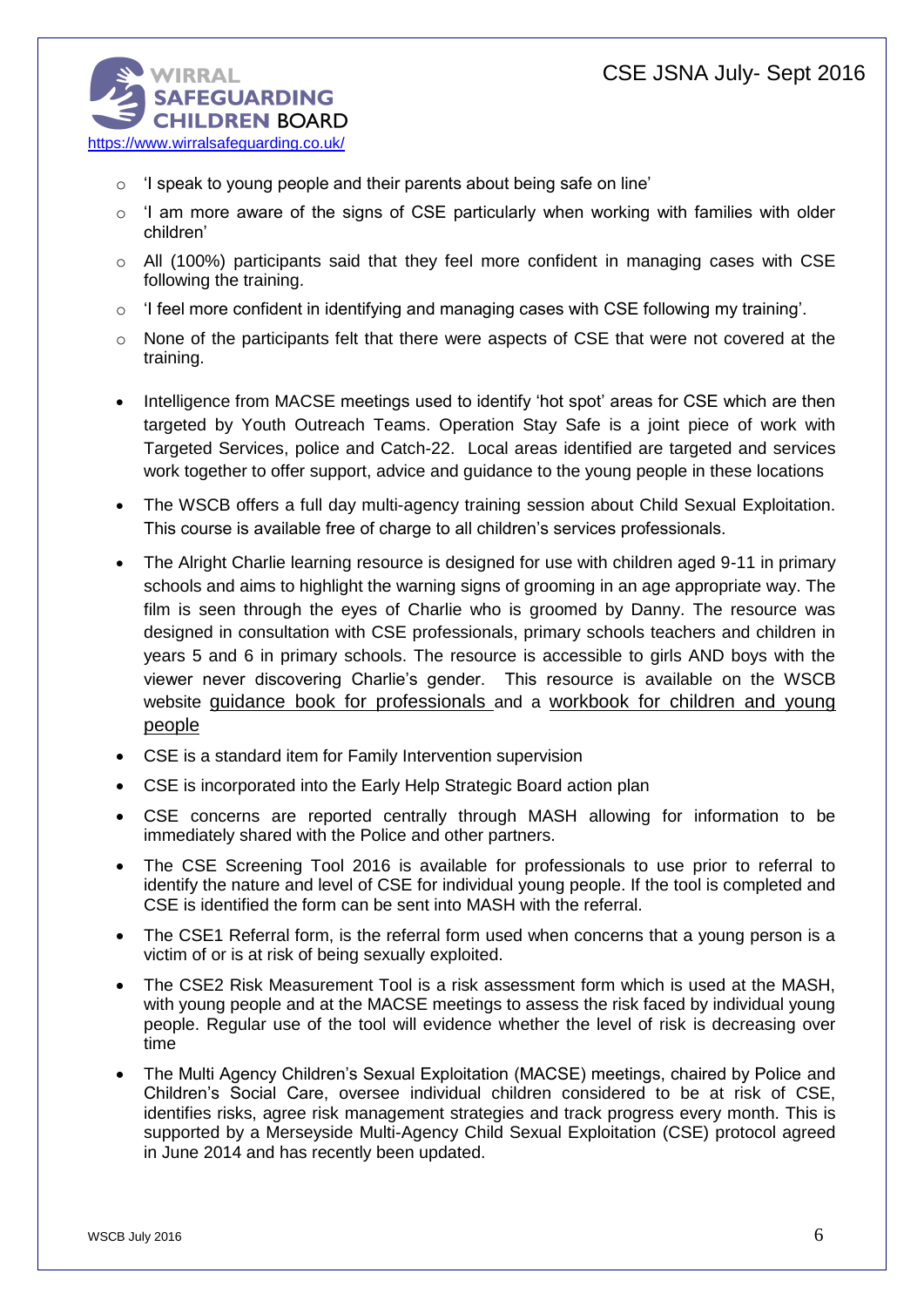

- Performance regarding missing children is reported to the WSCB. Children Missing from Home, Care and Education in Wirral are monitored by Catch 22, a commissioned service, co-located at MASH.
- Restorative Practice Service has a process in place to identify if first time entrants into the criminal justice system are involved or at risk of CSE, in response to high correlation, identified through national research, between young offenders and CSE.
- Police share intelligence about investigations and hot spot areas of police activity at the MACSE meetings and the CSE strategic group and also hold tactical meetings
- Police and colleagues from the Crown Prosecution Service regularly attend the regional Gold Group CSE strategic meetings to discuss the numbers of investigations underway and successful prosecutions. Work is underway to correlate action to combat CSE and identification of perpetrator with subsequent prosecutions and convictions.
- WSCB audit of referrals into MACSE- Findings:
	- o Overall, the audit found that in all cases, the CSE protocol and training positively influenced the way in which the CSE concerns were managed.
	- o MACSE minutes are widely circulated to agencies and stored appropriately. Clear actions are made at the MACSE minutes for agencies to adhere to.
	- o Children who require direct work are identified at the MACSE meetings and recommendations are made for a referral to the appropriate agency. The audit provided evidence that the direct work recommended at MACSE is having a positive impact. In one case, the child's school attendance was very poor (30%) however following the identification of CSE and direct work undertaken by MST; there was a marked improvement in the child's attendance (98%).
	- $\circ$  The audit found that in all cases the child's physical and emotional needs were positively promoted and addressed.
	- o Agencies agreed that the majority (83%) of cases followed the referral pathway in accordance with the guidance.
	- o The audit found that the CSE2 Measurement Tool was not widely used in the cases audited. The guidance states 'upon receipt at CADT, The MASH Manager will complete a CSE 2 form to assess the level of risk to the child. Both the CSE1 and CSE2 form will be forwarded to the police for discussion at the next MACSE meeting'
	- o CSE2 Measurement Tool is now commenced at the strategy meetings, gathering information from all relevant agencies, and is then completed by the allocated social worker with the young person.
	- $\circ$  Risk management of the cases audited was positive and evidenced reduction of risk.
	- Ongoing sustainable and robust awareness raising for young people. How young people access services and also providing a rational for how effective those services are from the view point of young people.
	- A CSE team is being developed with partners and part of their role will be about evidencing the journey of young people through services. Recognising better outcomes for young people who may have been either at risk or victims of CSE.
	- Learning from serious case reviews has shown problems common to these reviews have included; confusion about sexual activity and the issue of consent (assuming those aged over 16 are engaged in consensual activity); linking Child Sexual Exploitation to risk taking behaviour (rather than viewing that young person as vulnerable); and a lack of action following disclosure, meaning that abuse was allowed to continue.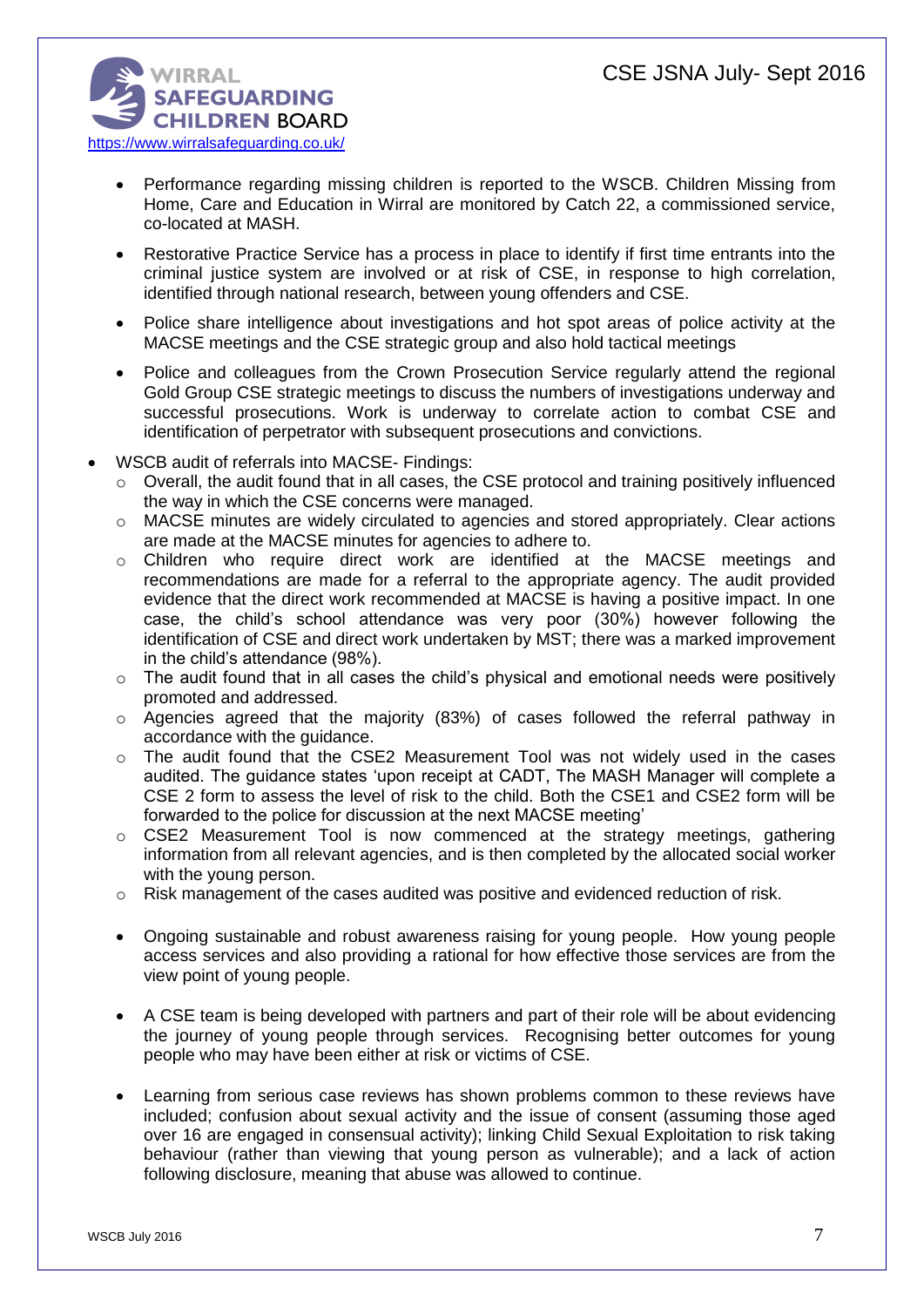

- Recent research has also highlighted the potential negative health consequences associated with not identifying risk soon enough – including Post Traumatic Stress Disorder (PTSD), substance misuse, self-harm, STIs, depression, eating disorders and flashbacks.
- Online/ social media technology forms part of most people's lives, especially those of young people. As a result it has been rare to identify cases of child sexual exploitation where the use of technology has not been a factor. This fact is significant, as information technology is having a direct impact in a multitude of ways on the means by which people are able to sexually exploit children. An e-safety strategy needs to form part of a robust response to Child Sexual Exploitation.
- Work is developing with the Police and Crown Prosecution Service to develop a Wirral and pan Merseyside problem profile which will include an assessment of activity undertaken to pursue and prosecute offenders.
- The WSCB commission Catch-22 to deliver the Missing from home and Child Sexual Exploitation service which includes counselling and working with young people to build resilience. This work is mainly undertaken in the short term Literature suggests that appropriate therapeutic support should be available for young people who are at risk or suffering from sexual exploitation. This support should be delivered for as long as individuals need it.
- Engagement and awareness raising across all community groups is essential to ensure a coordinated and successful response to Child Sexual Exploitation. Leaflets have been developed and presentations have begun to engage with groups in the 'night-time' economy such as taxi drivers, hoteliers and pub landlords. Presentations are given monthly as part of the induction process for taxi drivers.
- The WSCB have now employed a CSE Development officer to ensure that the goals of the multi-agency strategy to combat CSE are achieved.

# **Community / stakeholder views**

Key engaged stakeholders in the Wirral Strategy to combat Child Sexual Exploitation include:

- The Wirral Safeguarding Children Board (WSCB). The WSCB partnership includes the local authority, police, health organisations, education, voluntary, community and faith groups and youth services etc. The WSCB set CSE as a partnership priority for both 2013-14, 14/15 and 15/16 and is the lead strategic organisation in Wirral for combatting sexual exploitation. Work is co-ordinated through the multi-agency Child Sexual Exploitation and Missing Strategic group (silver) and the MACSE operational group (bronze).
- Pan Merseyside Strategic Group (Gold). The pan Merseyside group coordinates the activity undertaken by the respective local silver groups. This helps ensure a sharing of good practice and resources and a consistent approach taken to combatting Child Sexual Exploitation. The group should become increasingly influential with commissioning services for Child Sexual Exploitation
- Catch-22. They are commissioned by the WSCB to deliver the Missing from Home and the Child Sexual Exploitation service to children and young people. Catch-22 identify young people at risk of being sexually exploited and work to engage with them to educate and build resilience to enable them to make healthier and better informed choices to protect them from becoming sexually exploited. Catch-22 typically works with 12-15 cases at any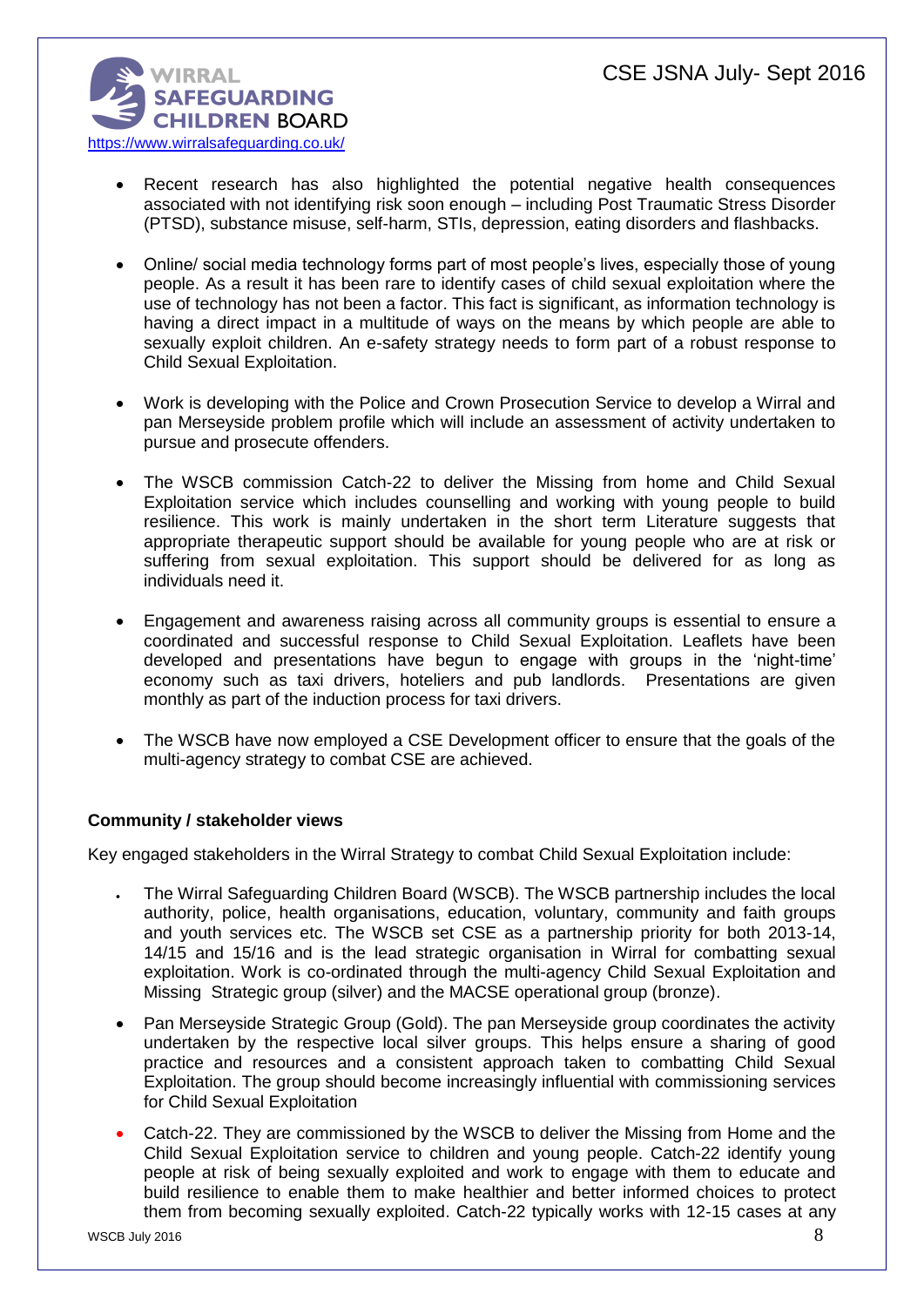

time and is also engaged in outreach work. The service also runs a GIRLS group which aims to work with vulnerable girls who may be at risk of becoming sexually exploited. Catch-22 are also commissioned to deliver the multi-agency Child Sexual Exploitation training for professionals on behalf of the WSCB. The full day training is delivered monthly.

 Merseyside Police. The police chair the monthly MACSE meetings and are responsible for ensuring the meetings are well attended and effective.

### **Evidence of what works**

## **1. Nationally**

### **The Nine Foundations of Good Practice**

The Office of the Children's Commissioners' (OCC) 2013 Inquiry into gang and group-based Child Sexual Exploitation identified pockets of good practice across a number of LSCBs. Based on primary research with those areas that are being particularly proactive in tackling sexual exploitation, the OCC identified nine key foundations of good practice that have contributed to *"exemplary approaches to protecting children and young people against exploitation at the hands of gangs and groups"* (p32).

Even though the report focuses specifically on gang and group sexual exploitation, the nine principles are considered transferable to all forms of Child Sexual Exploitation. They are shown in the diagram below:

### **Essential Foundations for Good CSE Practice**



The first of the nine foundations; "focus on the child" states that the child should be at the centre of any professional decision making regarding their safety, welfare, care and protection. Importantly however, the guidance warns against placing too much emphasis on a victim making a full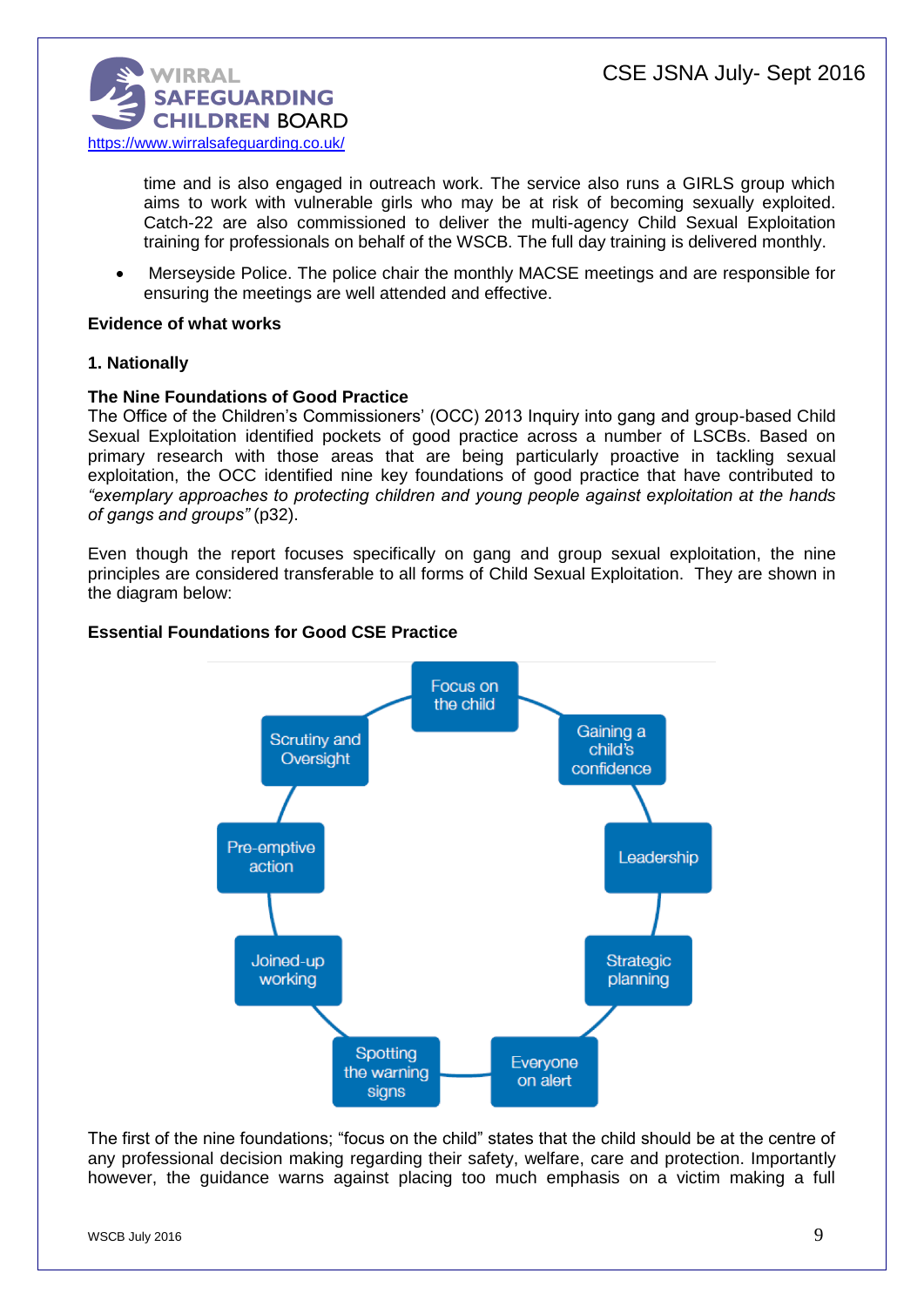

disclosure about the extent of the abuse they suffered. The second priority links to this; by building up a relationship of trust (in order to gain a child's confidence) from the initial point of contact.

The OCC's research identified leadership as a priority, and found that 77% of key agencies have appointed a lead Child Sexual Exploitation professional; but that fewer than half have Child Sexual Exploitation leads from local authority education and youth offending teams. Areas showing strong operational practice have focussed on creating the conditions (at school, at home, for example) in which *"everyone is alert to the signs that a child may be at risk"*. Based on evidence of how to achieve these conditions, the OCC published their "Recognition and Telling Framework" to help adults to understand what might be going on for a child or young person.

In November 2013, the NSPCC published the briefing "Learning from case reviews around Child Sexual Exploitation". The briefing notes that *"it is clear from these reviews that CSE can be particularly hard for professionals to recognise and respond to."* There were a number of key issues or failings common to several of these serious reviews:

Firstly, in several instances confusion about sexual activity and the issue of consent was cited; a failure to recognise that *"the fact that young people are engaged in what they view as consensual activity does not mean that they are not being exploited".* Victims may be coerced; some may believe they are behaving as they wish; in addition, 16 and 17 year olds were sometimes viewed (by the authorities) as being more in control of their choices.

Linking Child Sexual Exploitation to risk taking behaviour was raised as a common factor. *"When dealing with troubled children, practitioners need to see young people as vulnerable children in need of protection, rather than focussing on their challenging behaviour"*.

Finally, disclosure of sexual exploitation was identified; in several of these cases, no actions were taken by agencies against perpetrators following disclosure (further, in some instances, no subsequent support was provided to the young person, meaning the abuse continued). The briefing goes on to identify lessons for improving practice; 'an early and comprehensive assessment' must be carried out once warning signs are recognised. Such assessment must include issues of 'capacity of consent', taking into account the grooming process and issues of coercion which may be experienced.

In terms of interventions, the briefing states that practitioners must balance the young person's right to make their own decisions and assess their risk, with the need to protect the young person from exploitation. Disclosures must be taken seriously and dealt with as a crime. Actions taken following disclosure should *not* depend upon the victim's willingness to act as a witness in trial.

The literature suggests that a model of good practice for Child Sexual Exploitation can only be achieved through a clear multi-agency partnership approach and cannot be solely led by one agency. Key features of good practice from recent publications research includes:

- Publication of a clear action plan against which progress, performance and the contributions of partner agencies can be measured
- Clear partnership commitment to combatting Child Sexual Exploitation underpinned by a common understanding that sexual exploitation is sexual abuse which children and young people cannot consent to even if they do not always see themselves as victims
- Development of a clear referral pathway which is shared and understood across the partnership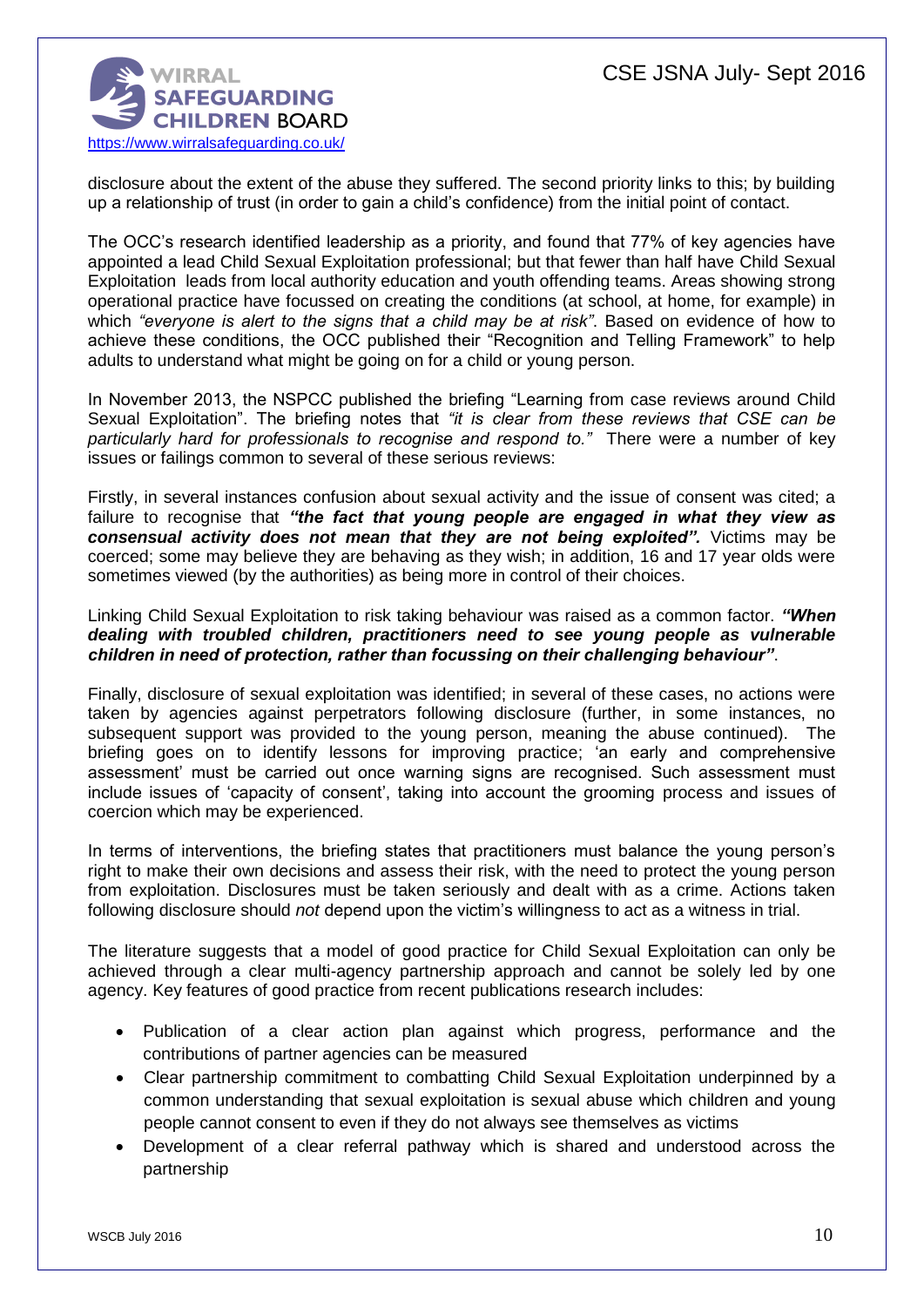**WIRRAL SAFEGUARDING CHILDREN BOARD** <https://www.wirralsafeguarding.co.uk/>

- Development of an action to ensure high quality Child Sexual Exploitation training exists within agencies and for multi-agency and community partners
- Development of an action to ensure schools raise awareness of Child Sexual Exploitation with young people and work to protect young people at risk or victims of sexual exploitation
- Establishment of a method to proactively share information and intelligence about Child Sexual Exploitation
- Development/adoption of a Child Sexual Exploitation risk assessment tool for use with young people
- Publication of a local Child Sexual Exploitation problem profile
- Inclusion of young people in the assessment, planning and commissioning of services

# **2. Locally**

Since September 2014 Wirral has had an operational Multi-Agency Safeguarding Hub (MASH). The MASH is an information sharing hub where key agencies that is the front door for referrals for both child protection and targeted services. The MASH consists of the children's social care, targeted services, police, health and Catch-22. In relation to Child Sexual Exploitation each case is immediately directed to the relevant agency.

In terms of awareness raising the WSCB has had positive feedback from partners for the following activity:

- Publishing Wirral practice guidance including detailed information about the referral pathway, models of Child Sexual Exploitation, signs and symptoms and mythbusting, particularly views often held about victims by professionals.
- Multi-agency Child Sexual Exploitation training and briefings
- Publication and dissemination of a series of Child Sexual Exploitation posters and leaflets
- Establishment of the Child Sexual Exploitation strategic group and publication of the action plan

# **National References**

1. The sexual exploitation of children: it couldn't happen here, could it?

Thematic Ofsted inspection to evaluate effectiveness of local authorities' current response to child sexual exploitation; 2014; HM Government;

<https://www.gov.uk/government/publications/sexual-exploitation-of-children-ofsted-thematic-report>

2. Real Voices; Child sexual exploitation in Greater Manchester; An independent report by Ann Coffey, MP; October 2014; [http://www.gmpcc.org.uk/wp-content/uploads/2014/02/81461-Coffey-](http://www.gmpcc.org.uk/wp-content/uploads/2014/02/81461-Coffey-Report_v5_WEB-single-pages.pdf)[Report\\_v5\\_WEB-single-pages.pdf](http://www.gmpcc.org.uk/wp-content/uploads/2014/02/81461-Coffey-Report_v5_WEB-single-pages.pdf)

3. Independent Inquiry into Child Sexual Exploitation in Rotherham (1997-2913); 2014; Baroness Jay; Commissioned by Rotherham metropolitan Borough Council; [http://www.rotherham.gov.uk/downloads/file/1407/independent\\_inquiry\\_cse\\_in\\_rotherham](http://www.rotherham.gov.uk/downloads/file/1407/independent_inquiry_cse_in_rotherham)

4 Child sexual exploitation: learning from case reviews. What case reviews tell us about child sexual Exploitation; November 2013; NSPCC; [http://www.nspcc.org.uk/globalassets/documents/information](http://www.nspcc.org.uk/globalassets/documents/information-service/case-reviews-child-sexual-exploitation-cse.pdf)[service/case-reviews-child-sexual-exploitation-cse.pdf](http://www.nspcc.org.uk/globalassets/documents/information-service/case-reviews-child-sexual-exploitation-cse.pdf)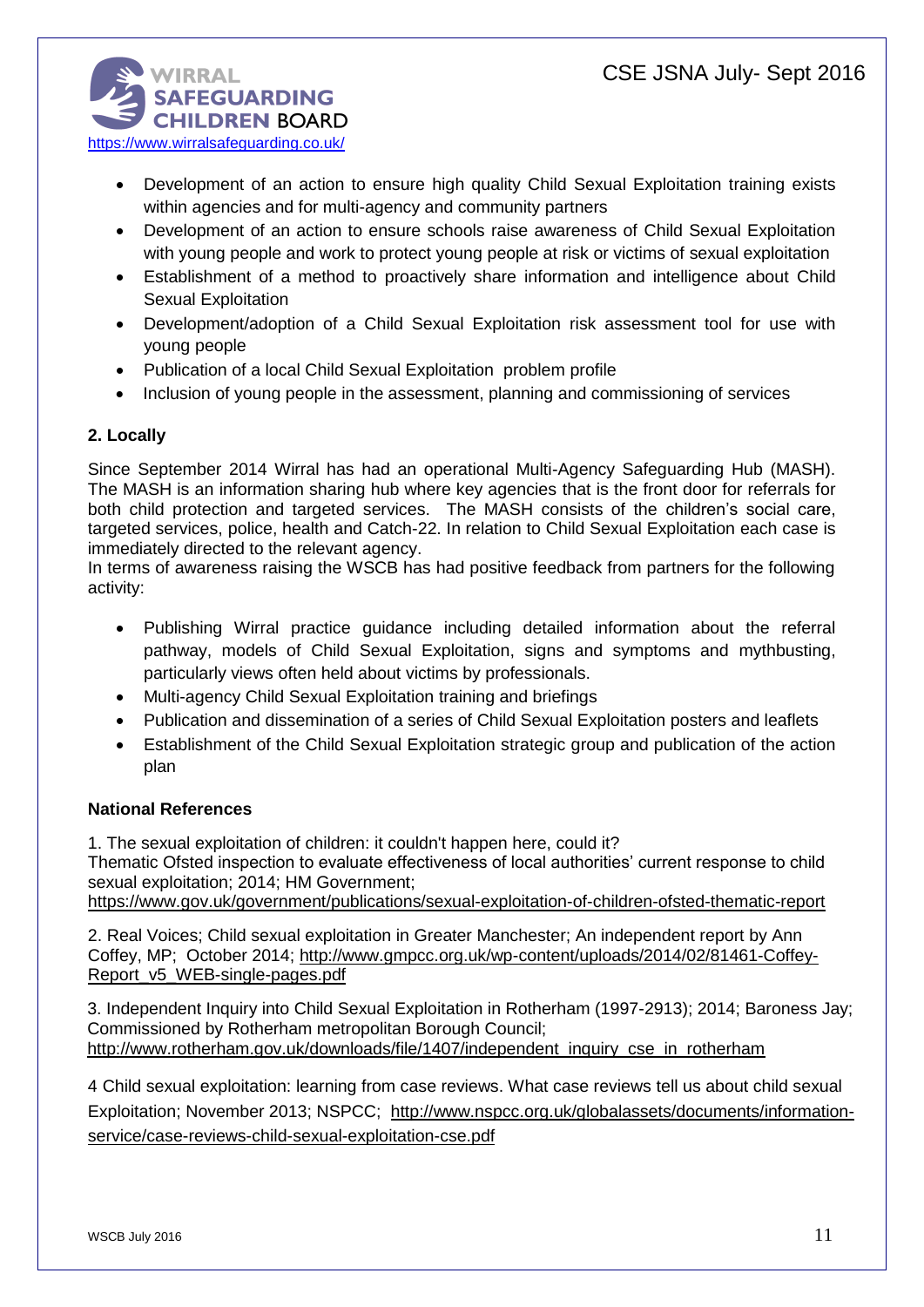

5. "If only someone had listened": Office of the Children's Commissioner's Inquiry into Child Sexual Exploitation in Gangs and Groups; 2013;

[http://www.childrenscommissioner.gov.uk/content/publications/content\\_743](http://www.childrenscommissioner.gov.uk/content/publications/content_743)

6. "I thought I was the only one. The only one in the world." The Office of the Children's Commissioner's Inquiry into Child Sexual Exploitation in Gangs and Groups Interim report; November 2012. Available from:

[http://www.childrenscommissioner.gov.uk/content/publications/content\\_636](http://www.childrenscommissioner.gov.uk/content/publications/content_636)

7. Child-line. Caught in a Trap – Grooming in 2012. Available from: [http://www.nspcc.org.uk/news](http://www.nspcc.org.uk/news-and-views/our-news/nspcc-news/12-11-12-grooming)[and-views/our-news/nspcc-news/12-11-12-grooming](http://www.nspcc.org.uk/news-and-views/our-news/nspcc-news/12-11-12-grooming)

8. Puppet on a String – The Urgent Need to Cut Children Free from Sexual Exploitation; 2011; Barnardo's; [http://www.barnardos.org.uk/ctf\\_puppetonastring\\_report\\_final.pdf](http://www.barnardos.org.uk/ctf_puppetonastring_report_final.pdf)

9. Department for Children, Schools and Families. Safeguarding Children and Young People from Sexual Exploitation: Supplementary Guidance to Working Together to Safeguard Children London: HMSO; 2009. Available from:

<https://www.education.gov.uk/publications/standard/publicationDetail/Page1/DCSF-00689-2009>

10. Boys and Trafficking- Serious Case Review report from Bristol LSCB following an investigation into the organised exploitation of children (Operation Brooke). [http://www.wirralsafeguarding.co.uk/wp-content/uploads/2016/02/serious-case-review-report](http://www.wirralsafeguarding.co.uk/wp-content/uploads/2016/02/serious-case-review-report-organised-cse-operation-brooke.pdf)[organised-cse-operation-brooke.pdf](http://www.wirralsafeguarding.co.uk/wp-content/uploads/2016/02/serious-case-review-report-organised-cse-operation-brooke.pdf)

# **Local References**

- 1. Wirral CSE Practice Guidance The CSE Practice Guidance sets out the referral pathway for cases where professionals have concerns that a child may be at risk or is a victim of Child Sexual Exploitation; October 2014; [https://www.wirralsafeguarding.co.uk/professionals/child-sexual](https://www.wirralsafeguarding.co.uk/professionals/child-sexual-exploitation/)[exploitation/](https://www.wirralsafeguarding.co.uk/professionals/child-sexual-exploitation/)
- 2. The **CSE Protocol** [Merseyside CSE Protocol](http://www.wirralsafeguarding.co.uk/wp-content/uploads/2016/02/Merseyside-CSE-Protocol-1.pdf) sets out the multi-agency procedure for tackling child sexual exploitation in Wirral and across Merseyside. The protocol details how through the multi-agency child sexual exploitation (MACSE) meetings we can work together to reduce the harm to children and young people from CSE.
- 3. The CSE Practice Guidance [WSCB CSE Practice Guidance February 2016](http://www.wirralsafeguarding.co.uk/wp-content/uploads/2016/03/wscb-cse-practice-guidance-february-2016.pdf) document contains guidance for professionals about CSE including signs and indicators, push and pull factors, trafficking, use of language and dangers of labelling etc. The Practice Guidance also includes case studies and details of the referral process.
- 4. The pan [Merseyside CSE Strategy Jan V1 2016](http://www.wirralsafeguarding.co.uk/wp-content/uploads/2016/03/merseyside-cse-strategy-jan-v1-2016.pdf) sets out the approach across Merseyside to combat CSE through effective multi-agency and partnership working.
- 5. Seen and Heard Campaign-In July 2016 the Department for Health and the Children's Society launched the Seen and Heard campaign to raise awareness of the signs of sexual abuse and exploitation. More information can be found here: <https://www.wirralsafeguarding.co.uk/seen-heard-campaign/>